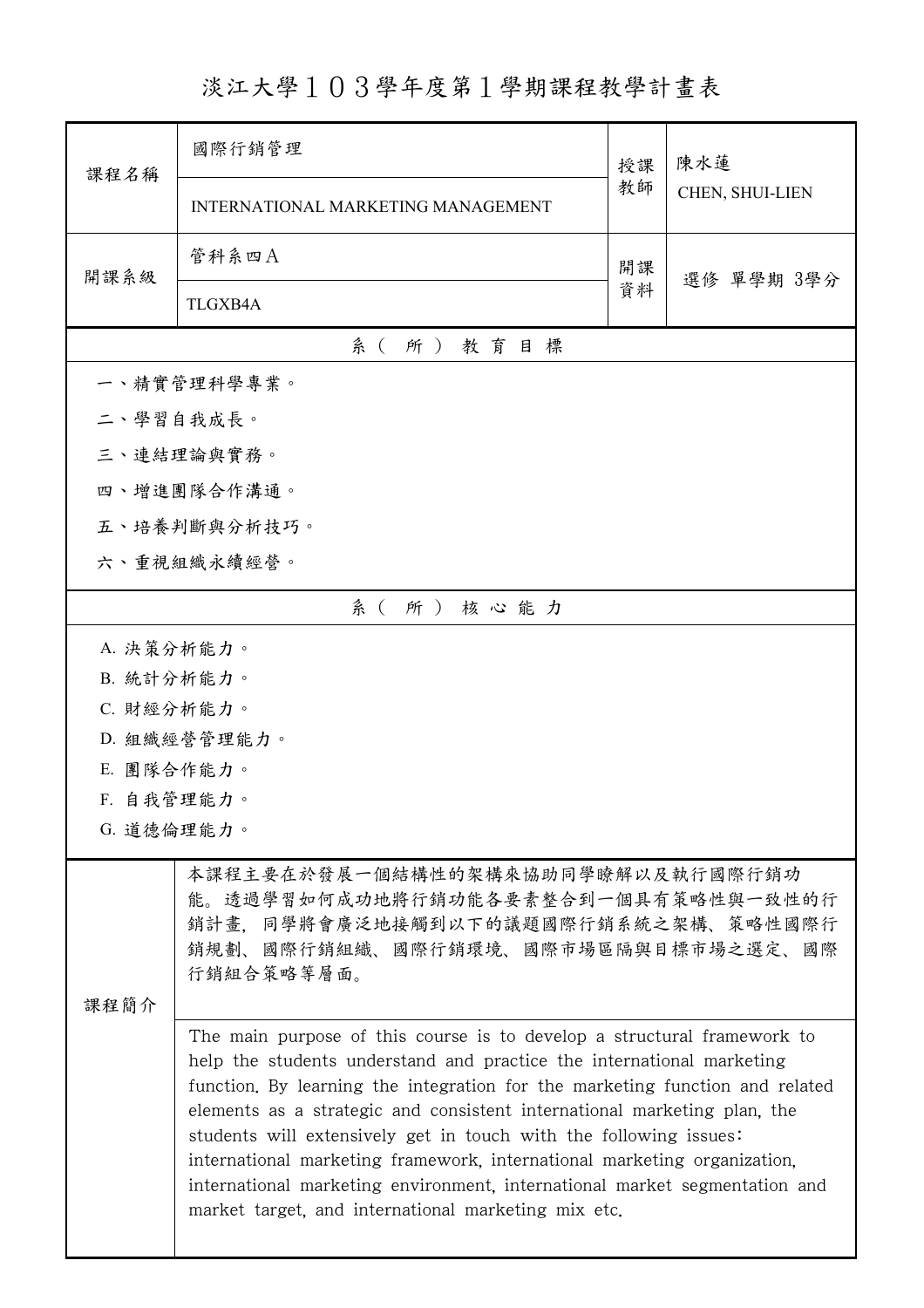本課程教學目標與目標層級、系(所)核心能力相關性 一、目標層級(選填): (一)「認知」(Cognitive 簡稱C)領域:C1 記憶、C2 瞭解、C3 應用、C4 分析、 C5 評鑑、C6 創造 (二)「技能」(Psychomotor 簡稱P)領域:P1 模仿、P2 機械反應、P3 獨立操作、 P4 聯結操作、P5 自動化、P6 創作 (三)「情意」(Affective 簡稱A)領域:A1 接受、A2 反應、A3 重視、A4 組織、 A5 內化、A6 實踐 二、教學目標與「目標層級」、「系(所)核心能力」之相關性:

 (一)請先將課程教學目標分別對應前述之「認知」、「技能」與「情意」的各目標層級, 惟單項教學目標僅能對應C、P、A其中一項。

 (二)若對應「目標層級」有1~6之多項時,僅填列最高層級即可(例如:認知「目標層級」 對應為C3、C5、C6項時,只需填列C6即可,技能與情意目標層級亦同)。

 (三)再依據所訂各項教學目標分別對應其「系(所)核心能力」。單項教學目標若對應 「系(所)核心能力」有多項時,則可填列多項「系(所)核心能力」。

(例如:「系(所)核心能力」可對應A、AD、BEF時,則均填列。)

| 序號           |                                          | 教學目標(英文)                                                                                                                                                        | 相關性  |            |
|--------------|------------------------------------------|-----------------------------------------------------------------------------------------------------------------------------------------------------------------|------|------------|
|              | 教學目標(中文)                                 |                                                                                                                                                                 | 目標層級 | 系(所)核心能力   |
| $\mathbf{1}$ | 培育解決企業國際行銷管理能力的 <br>初階人才並考取國際行銷企劃證<br>照。 | Enterprise international<br>marketing management<br>training to solve the<br>elementary talent and<br>obtaining international<br>marketing planning certificate | C4   | <b>AD</b>  |
|              |                                          | 教學目標之教學方法與評量方法                                                                                                                                                  |      |            |
| 序<br>號       | 教學目標                                     | 教學方法                                                                                                                                                            |      | 評量方法       |
| $\mathbf{1}$ | 培育解決企業國際行銷管理能力的<br>初階人才並考取國際行銷企劃證<br>照。  | 講述、討論                                                                                                                                                           | 表現   | 紙筆測驗、報告、上課 |
|              |                                          |                                                                                                                                                                 |      |            |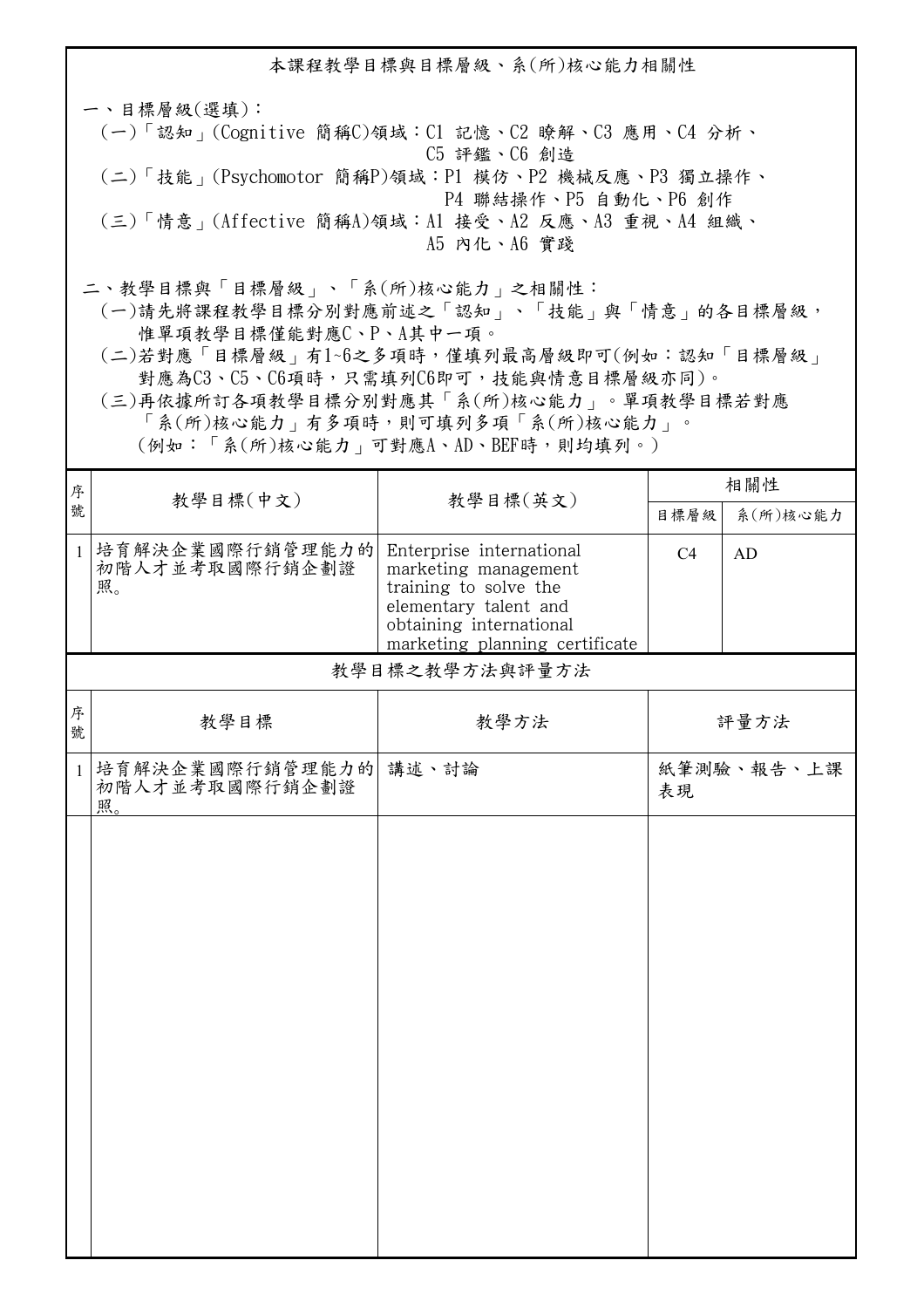| 本課程之設計與教學已融入本校校級基本素養        |                                              |             |                                              |     |  |
|-----------------------------|----------------------------------------------|-------------|----------------------------------------------|-----|--|
| 淡江大學校級基本素養                  |                                              |             | 內涵說明                                         |     |  |
| 全球視野                        |                                              |             | 培養認識國際社會變遷的能力,以更寬廣的視野了解全球化<br>的發展。           |     |  |
| 資訊運用                        |                                              |             | 熟悉資訊科技的發展與使用,並能收集、分析和妥適運用資<br>訊。             |     |  |
| 洞悉未來<br>$\langle \ \rangle$ |                                              |             | 瞭解自我發展、社會脈動和科技發展,以期具備建構未來願<br>景的能力。          |     |  |
| 品德倫理<br>$\langle \ \rangle$ |                                              |             | 了解為人處事之道,實踐同理心和關懷萬物,反省道德原則<br>的建構並解決道德爭議的難題。 |     |  |
| 獨立思考<br>$\langle \rangle$   |                                              |             | 鼓勵主動觀察和發掘問題,並培養邏輯推理與批判的思考能<br>力。             |     |  |
| 樂活健康<br>$\langle \rangle$   |                                              |             | 注重身心靈和環境的和諧,建立正向健康的生活型態。                     |     |  |
| 團隊合作                        |                                              |             | 體察人我差異和增進溝通方法,培養資源整合與互相合作共<br>同學習解決問題的能力。    |     |  |
| 美學涵養<br>$\langle \rangle$   |                                              |             | 培養對美的事物之易感性,提升美學鑑賞、表達及創作能<br>力。              |     |  |
|                             |                                              |             | 授課進度表                                        |     |  |
| 週<br>坎                      | 日期起訖                                         |             | 内 容 (Subject/Topics)                         | 備註  |  |
| 1                           | $103/09/15$ ~<br>103/09/21                   | 中秋節         |                                              |     |  |
| $\overline{c}$              | $103/09/22$ ~<br>課程介紹;課堂規定與評分標準<br>103/09/28 |             |                                              |     |  |
| 3                           | $103/09/29$ ~<br>103/10/05                   | CH1國際行銷導論   |                                              |     |  |
| $\overline{4}$              | $103/10/06 \sim$<br>103/10/12                | 國慶日         |                                              |     |  |
| 5                           | $103/10/13$ ~<br>103/10/19                   | CH2國際文化環境   |                                              | 模擬考 |  |
| 6                           | $103/10/20$ ~<br>103/10/26                   | CH3國際行銷研究   |                                              | 模擬考 |  |
| 7                           | $103/10/27$ ~<br>103/11/02                   | CH4國際市場策略規劃 |                                              | 模擬考 |  |
| 8                           | $103/11/03$ ~<br>103/11/09                   | CH5國際市場進入策略 |                                              | 模擬考 |  |
| 9                           | $103/11/10$ ~<br>103/11/16                   | CH6國際產品決策   |                                              | 模擬考 |  |
| 10                          | $103/11/17$ ~<br>103/11/23                   | 期中考試週       |                                              |     |  |
| 11                          | $103/11/24$ ~<br>103/11/30                   | CH7國際訂價決策   |                                              | 模擬考 |  |
| 12                          | $103/12/01$ ~<br>103/12/07                   | CH8國際通路決策   |                                              | 模擬考 |  |
|                             |                                              |             |                                              |     |  |